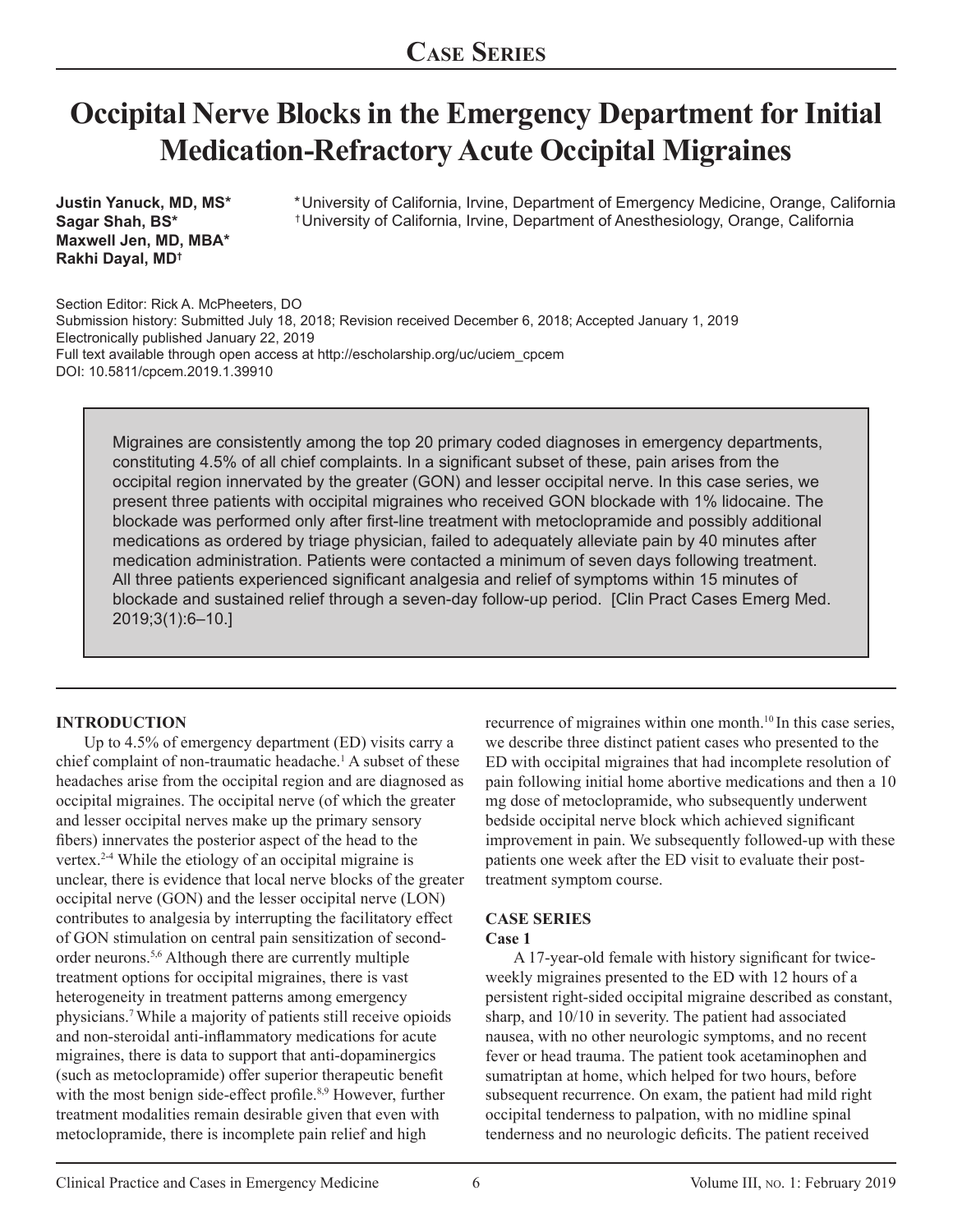metoclopramide 10 mg in triage and one liter of normal saline. Approximately 40 minutes after initial treatment, the patient noted her pain had improved from 10/10 to 8/10 severity. The patient then received one milliliter (mL) injection of 1% lidocaine 1cm to the right GON. Approximately 60 minutes after medications had been given, and ten minutes after occipital nerve block, the patient noted her pain improved to 2/10. During follow-up phone interview at seven days, the patient noted her symptoms completely resolved one hour after discharge, and that over last seven days she had not had any further migraines.

## **Case 2**

A 48-year-old female presented to the ED with three days of persistent bilateral occipital pain that was constant, sharp in quality, and was 8/10 in severity. The patient had past medical history only significant for hyperlipidemia and migraines. The patient usually suffered one to two migraines per month. In addition to her headache, the patient also endorsed nausea and three episodes of emesis. She took sumatriptan, acetaminophen, and ibuprofen in the 48 hours prior to arrival with minimal relief. The patient denied any other symptoms. On exam, the patient was noted to have mild bilateral occipital tenderness to palpation and no neurological deficits or midline tenderness. In ED triage, the patient received metoclopramide 10 mg and ketoralac 15 mg intravenously. Approximately 60 minutes after the patient received these medications she was reassessed and found to have persistent head pain rated at a 7/10 in severity. Bilateral GON blocks were administered with a total of one mL of 1% lidocaine to each site. At 15 minutes and 1.5 hours post-procedure, the patient reported pain improvement to 3/10. During follow-up phone interview at nine days post-emergency department visit, patient noted her pain had resolved over the course of 24 hours, with no recurrence of a migraine.

### **Case 3**

A 37-year-old male presented to the ED with past medical history significant for anxiety and once monthly migraines. The patient described the pain as originating from the back of his head and radiating forward. The pain was located only to the right side, was constant and sharp in nature, and rated at a 10/10 in severity. The patient had the pain for 12 hours. The patient noted that the pain was typical for his migraine; however, his typical home abortive medication, ibuprofen, did not work for him on this occasion. The patient also tried one hydrocodone/acetaminophen 5/325 three hours prior to arrival (which he had obtained during previous emergency department visits for the same head pain) but without improvement. The patient denied any recent head trauma, fevers, or neurological deficits. On exam, the patient had no midline spinal tenderness, no motor/sensory deficits, or cranial nerve abnormalities. The patient was noted to have right occipital tenderness to

## *CPC-EM Capsule*

What do we already know about this clinical entity?

*Migraines are among the top 20 coded diagnoses in emergency departments, constituting 4.5% of all chief complaints.*

What makes this presentation of disease reportable?

*These cases present a simple bedside procedure that is not well known or practiced in the emergency department.*

What is the major learning point? *Occipital nerve blocks are a possible treatment modality for occipital migraines.*

How might this improve emergency medicine practice?

*This report provides an additional tool to treat refractory migraines which is critical to improving outcomes, reducing costs, and providing quality care for patients.*

palpation. The patient was given metoclopramide 10 mg, one liter of normal saline, and diphenhydramine 25 mg by the ED triage physician. Approximately 45 minutes after the medications were given, the patient was re-assessed and stated his pain had improved from a 10/10 to an 8/10. The patient then received one mL of 1% lidocaine to the right GON. Approximately 60 minutes after the patient received the initial medications, and three minutes after the patient received the occipital nerve block, the patient reported the pain had improved to 2/10. Follow-up phone call interview conducted at day eight revealed that the patient's migraine never recurred. The patient noted that his symptoms had completely resolved following the injection and that if he had a migraine again, he would preferentially seek out an occipital nerve block.

### **DISCUSSION**

In this case series, we highlight three patients who presented to the emergency department with occipital migraines who failed to receive adequate relief of symptoms from initial conventional therapy. We demonstrate that a simple bedside procedure that can be performed by all emergency physicians can easily and safely provide patients with significant relief from treatment-refractory occipital migraines and with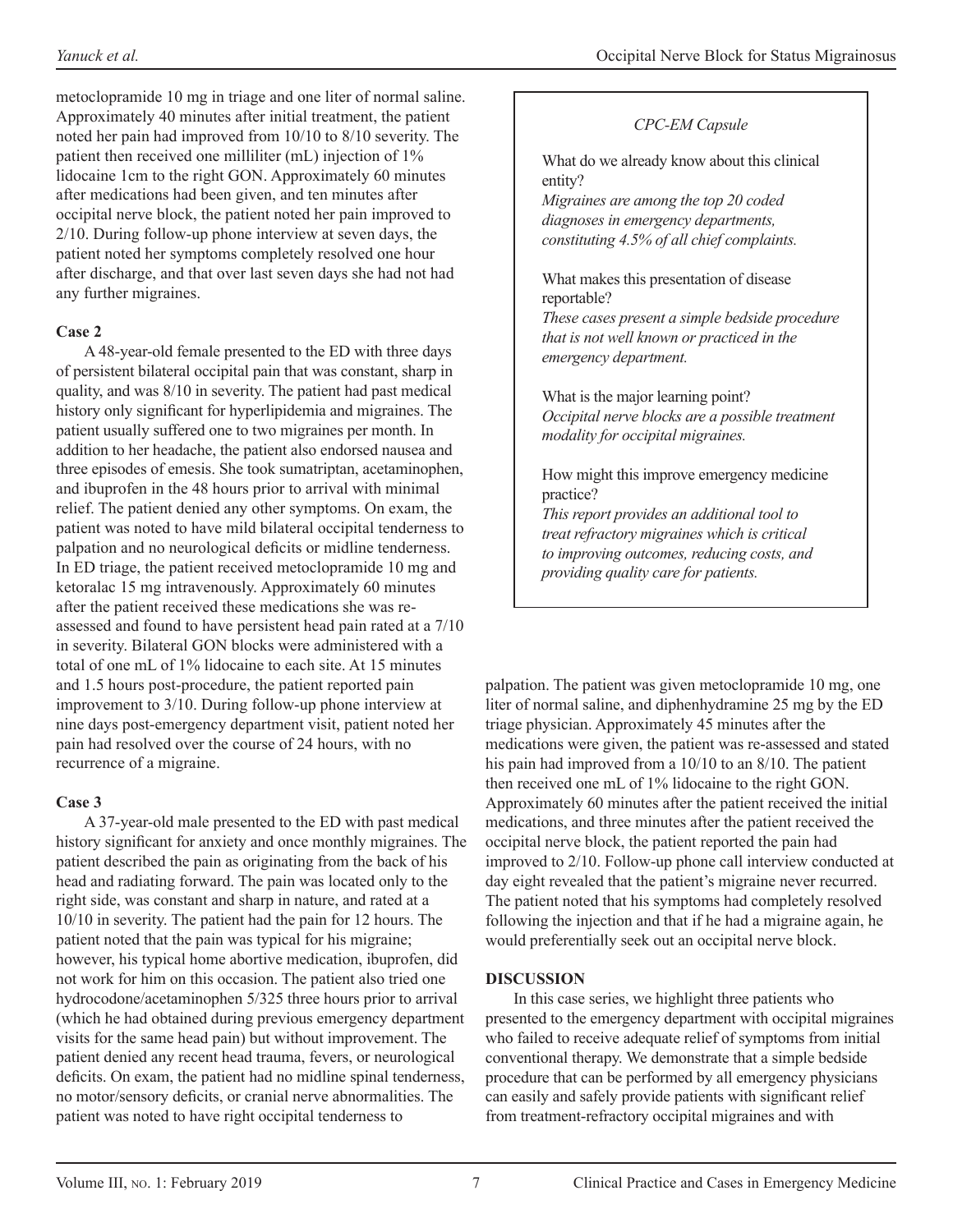sustained relief during a seven-day follow-up period. The above three patients all had migraines or probable migraines without aura as defined by the International Headache Society's International Classification of Headache Disorders (ICHD) with a self-reported majority of pain in the occipital region.11 It is this subset of occipital migraine patients for whom we sought to elucidate whether occipital nerve blocks could provide relief of symptoms to initial treatment refractory pain.

Anesthetic nerve blockade for an occipital migraine is thought to exert its effects via modulation of cervical nociceptive signals that converge on the spinal trigeminal nucleus caudalis and subsequently travel to higher cortical structures. Both the GON and LON travel back through the second cervical vertebrae (C2) spinal nerve through the dorsal ramus (greater) and ventral ramus (lesser.) Nerve block studies for cervicogenic headaches found GON blockade to be as effective as complete C2 spinal nerve blockade<sup>12</sup>, suggesting it makes little difference as to whether the pain is mediated by the GON or the LON. Given the relative ease of a single GON injection, we suggest GON blockade alone is sufficient for initial treatment of an occipital migraine in the ED.

While multiple techniques exist for the performance of the occipital nerve block, many involve a fanning technique and addition of some form of a steroid; there is no consensus as to what provides the most effective immediate and long-term relief of symptoms.13-16For this case series, we chose to use a simple technique that requires only one needle insertion and does not include steroid. Either the left, right, or bilateral sides were prepped with a sterile alcohol pad. Utilizing a 27 gauge 1-3/8 inch needle, 1 milliliter of 1% lidocaine was injected at 90-degree angle to skin immediately medial to the occipital artery with care taken to target the occiput above the intermastoid line (the imaginary line between the external occipital protuberance and the mastoid process). The needle is inserted until it hits bone, which is usually about 1 centimeter and then withdrawn slightly off of the bone before infiltration with the lidocaine. This anesthetizes the GON.<sup>17</sup> If the occipital artery could not be detected by palpation, the injection was made 1-2 cm lateral to external occipital protuberance given that the GON typically lies 1-2 cm lateral to the external occipital protuberance (Figure, Video).

Migraines are consistently among the top 20 primary coded diagnoses in emergency departments.18 Furthermore, the 2007 Centers for Disease Control and Prevention ambulatory medical utilization estimates found that 18% of all migraine care occurs in an emergency department setting.<sup>18</sup> Given migraines are just one of many clinical diagnoses for which opioids might be indicated, ED physicians are the most frequent "first-prescribers" of opioids.19 While in this case series no ED provider prescribed opioids as initial therapy for these patients' occipital migraines, it is our experience that for many patients who experience initial treatment-refractory migraines, many ED providers will utilize opioids as the next



**Figure.** The diagram demonstrates the location of the intermastoid line, external occipital protuberance, greater occipital nerve, and lesser occipital nerve. The injection site is located just medial to the occipital artery and should be targeted above the intermastoid line. The needle is inserted until it hits bone and retracted slightly off of the surface.

treatment modality. In fact, a 2017 study found that opioids were prescribed in 36% of migraine diagnoses in three diverse emergency departments. In 30% of those cases, those opioids were given as first-line treatment. Alternatively, in 49% of those cases, opioids were given as rescue therapy (within 60 minutes of initial diagnoses) when initial treatment was ineffective.20 Although there is variation in opioid prescription rates by practice setting, these findings are not reflective of the guidelines recommending against opioids for migraines. Providing emergency physicians with an additional tool to effectively treat refractory migraines without opioid therapy is critical to improving outcomes, reducing costs, and providing quality care for patients.

The use of triptans, beta-blockers, anticonvulsants, antidepressants, and opioids for the treatment of migraines may have unsatisfactory efficacy or undesirable systemic effects.10,21-22 In the three cases presented here, the patients came to the ED because abortive therapy was ineffective. Beyond failing to reduce the pain during initial presentation, these medications may be poorly tolerated long-term; furthermore, noncompliance or misuse may lead to the chronification of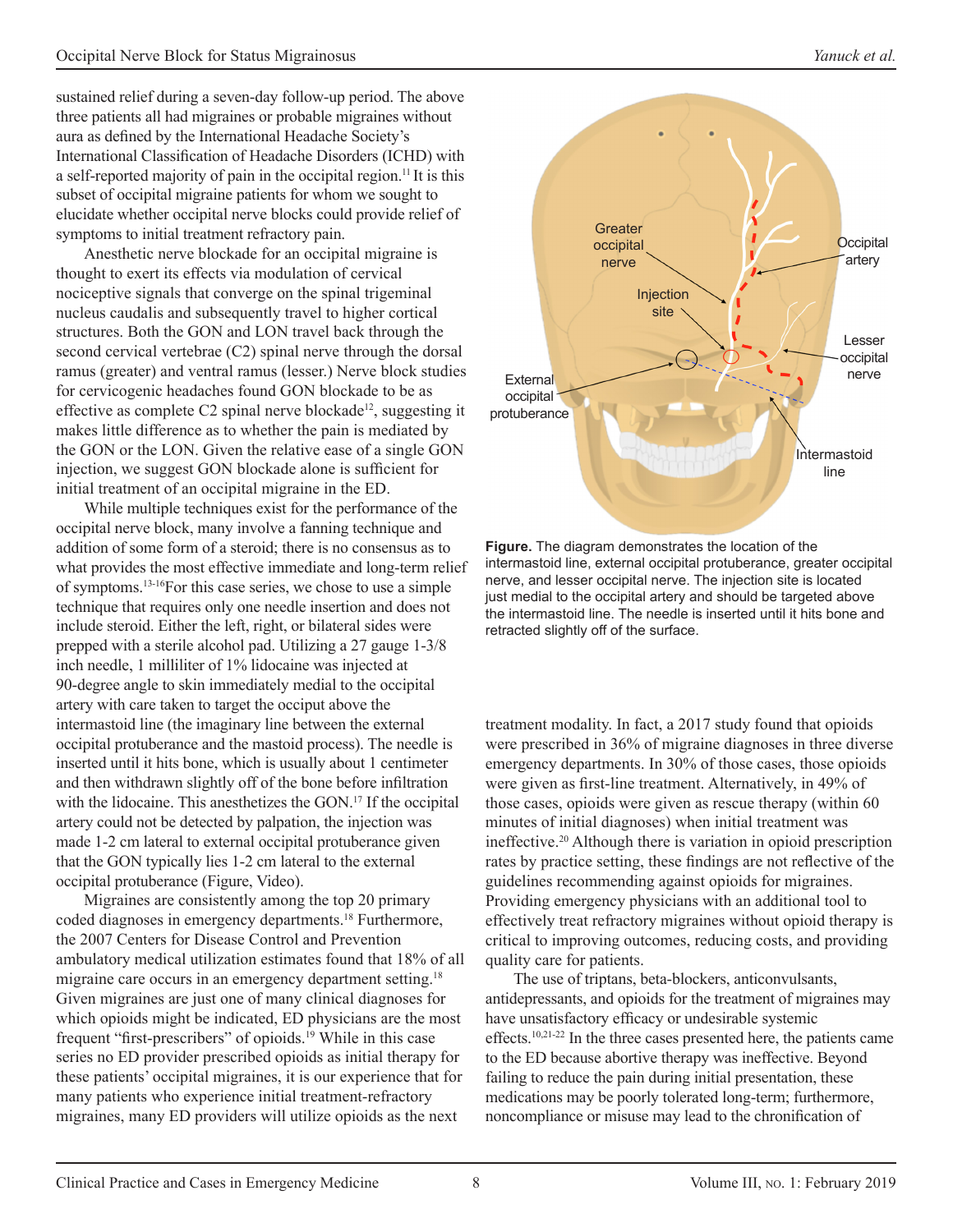migraines. Prior data indicates that one in five patients will discontinue preventative medications for tolerability or safety concerns.21 Less than a quarter of patients prescribed oral preventative medications will remain compliant for more than 12 months following initial treatment.22 The management of treatment-refractory migraine challenges emergency physicians to provide adequate pain relief, minimize time spent in the ED, prevent repeat ED visits, and minimize the risk of substance abuse. As shown here, occipital nerve blocks possibly provide a tool that could address some of these concerns.

### **CONCLUSION**

The three cases presented here suggest occipital nerve blocks could potentially be used to alleviate treatmentrefractory migraines in the ED. Often times, when a first-line therapy, such metoclopramide which was given to these patients, fails to alleviate migraine pain, many emergency departments use opioids as rescue therapy.18 Although this small case series does nothing to formally establish the efficacy of occipital nerve blocks for initial treatment refractory occipital migraines, it does highlight a useful tool that could be tried by an emergency physician. Current evidence for the effectiveness of occipital nerve blocks in the management of chronic migraines justifies the additional study of occipital nerve block use for acute occipital migraines that present to the ED. Future direction includes a prospective randomized controlled study to assess the role of this technique in patients presenting to the ED with a refractory occipital migraine.

**Video**. Demonstration of occipital nerve block for the treatment of refractory occipital migraine.

Documented patient informed consent and/or Institutional Review Board approval has been obtained and filed for publication of this case report.

*Address for Correspondence*: Justin Yanuck, MD, MS, University of California, Irvine, Department of Emergency Medicine, 333 City Blvd West, Suite 640, Orange, CA 92868. Email: jyanuck@uci.edu.

*Conflicts of Interest*: By the *CPC-EM* article submission agreement, all authors are required to disclose all affiliations, funding sources and financial or management relationships that could be perceived as potential sources of bias. The authors disclosed none.

*Copyright*: © 2019 Yanuck et al. This is an open access article distributed in accordance with the terms of the Creative Commons Attribution [\(CC BY 4.0](http://creativecommons.org/licenses/by/4.0/)) License. See: [http://creativecommons.org/](http://creativecommons.org/licenses/by/4.0/) [licenses/by/4.0/](http://creativecommons.org/licenses/by/4.0/)

#### **REFERENCES**

- 1. Torelli P, Campana V, Cervellin G, et al. Management of primary headaches in adult Emergency Departments: a literature review, the Parma ED experience and a therapy flow-chart proposal. *Neurol Sci*. 2010;31(5):545-53.
- 2. Güvençer M, Akyer P, Sayhan S, et al. The importance of the greater occipital nerve in the occipital and the suboccipital region for nerve blockade and surgical approaches–An anatomic study on cadavers. *Clin Neurol Neurosurg*. 2011;113(4):289-94.
- 3. Gilroy AM, MacPherson BR, Ross LM, et al. Neurovasculature of the Skull & Face. In: Atlas of anatomy. New York, New York: Thieme; 2008;488-504.
- 4. Fujimaki T, Son JH, Takanashi S, et al. Preservation of the lesser occipital nerve during microvascular decompression for hemifacial spasm. *J Neurosurg.* 2007;107(6):1235-7.
- 5. Bartsch T and Goadsby, PJ. Stimulation of the greater occipital nerve induces increased central excitability of dural afferent input. *Brain*. 2002;125(7):1496-509.
- 6. Ossipov MH, Dussor GO, Porreca F. Central modulation of pain. *J Clin Invest*. 2010;120(11):3779-87.
- 7. Vinson DR. Treatment patterns of isolated benign headache in US emergency departments. *Ann Emerg Med*. 2002;39(3):215-22.
- 8. Friedman BW, West J, Vinson DR, et al. Current management of migraine in US emergency departments: An analysis of the National Hospital Ambulatory Medical Care Survey. *Cephalalgia*. 2015;35(4):301-9.
- 9. Orr SL, Friedman BW, Christie S, et al. Management of Adults With Acute Migraine in the Emergency Department: The American Headache Society Evidence Assessment of Parenteral Pharmacotherapies. *Headache*. 2016;56(6):911-40.
- 10. Colman I, Brown MD, Innes GD et al. Parenteral metoclopramide for acute migraine: meta-analysis of randomised controlled trials. *BMJ*. 2004;329(7479):1369-73.
- 11. Headache Classification Committee of the International Headache Society (IHS). The international classification of headache disorders, (beta version). *Cephalalgia*. 2013;33(9):629-808.
- 12. Bovim G, Berg R, Dale LG. Cervicogenic headache: anesthetic blockades of cervical nerves (C2-C5) and facet joint (C2/C3). *Pain*. 1992;49(3):315-20.
- 13. Anthony, M. Cervicogenic headache: prevalence and response to local steroid therapy. *Clin Exp Rheumatol*. 2000;18(2 Suppl 19):S59-64.
- 14. Inan N, Ceyhan A, Inan L, et al. C2/C3 Nerve blocks and greater occipital nerve block in cervicogenic headache treatment. *Funct Neurol*. 2001;16(3):239-43.
- 15. Naja ZM, El‐Rajab M, Al‐Tannir MA, et al. Occipital nerve blockade for cervicogenic headache: a double‐blind randomized controlled clinical trial. *Pain Pract*. 2006;6(2):89-95.
- 16. Young WB, Marmura M, Ashkenazi A, et al. Expert opinion: greater occipital nerve and other anesthetic injections for primary headache disorders. *Headache*. 2008*;*48(7):1122-5.
- 17. Ward JB. Greater occipital nerve block. *Semin Neurol.* 2003;23(1):59-62.